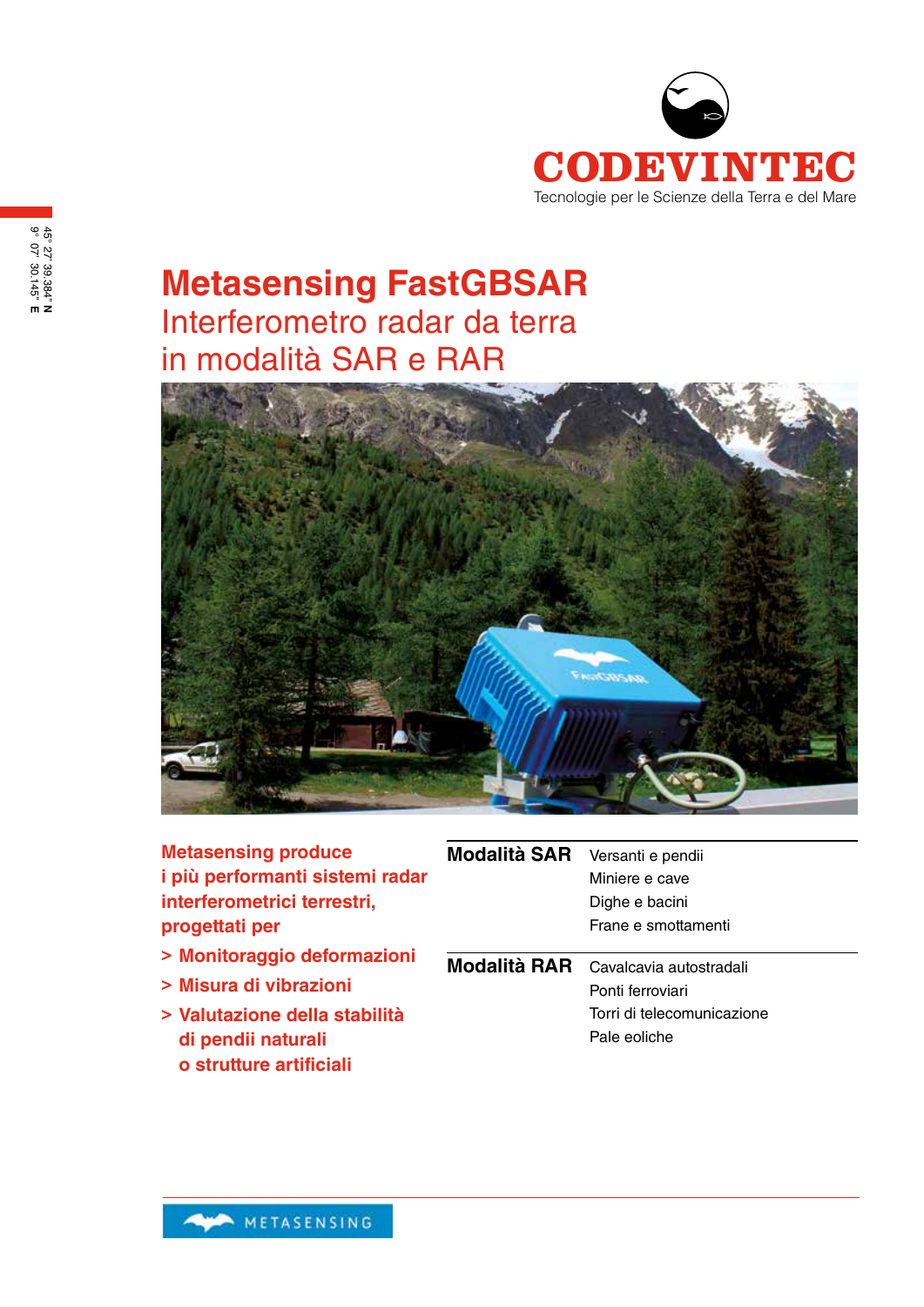

## **Sistemi FastGBSAR Fast Ground Based Synthetic Aperture Radar**



**Metasensing ha sviluppato con successo sensori innovativi per il monitoraggio di** 

- **> Dighe**
- **> Ponti**
- **> Frane**
- **> Cave**
- **> Argini**

#### **Features**

- <sup>&</sup>gt; Dual-operation mode (SAR and RAR)
- <sup>&</sup>gt; Fast acquisition time for high temporal resolution (scan time less than 5 s)
- <sup>&</sup>gt; Full polarimetry for selection of responding scatterers
- <sup>&</sup>gt; System robustness for operations in harsh environmental conditions (high/low temperatures, inclement weather, dust, smoke, ashes etc.).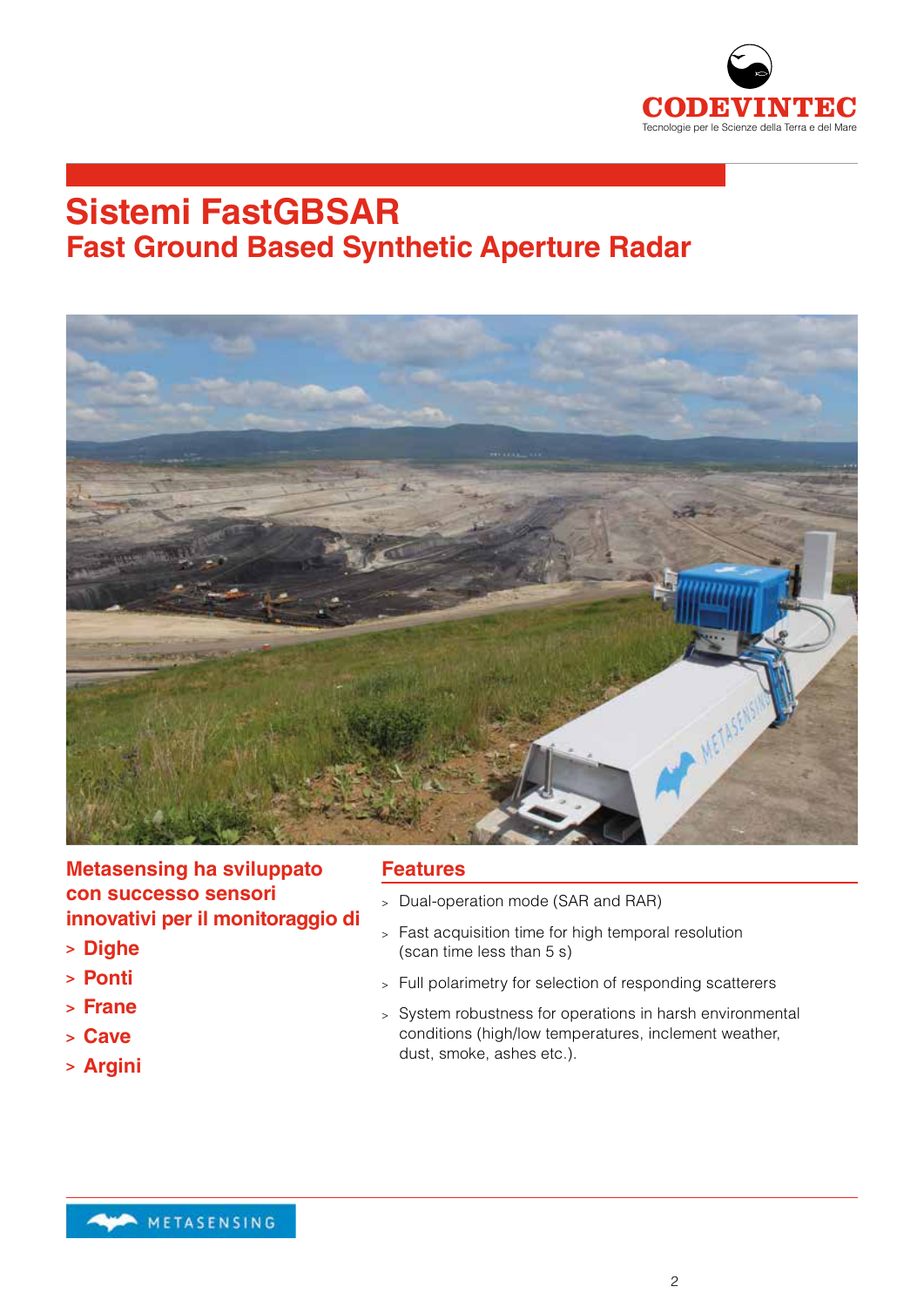

**Gli interferometri Metasensing operano in modalità SAR (controllo di movimenti e deformazioni in frane, argini, dighe, edifici…) e RAR (monitoraggio statico e dinamico di strutture, ponti, torri…).**

#### **SAR** − **Synthetic Aperture Radar**

In SAR (Synthetic Aperture Radar) mode, the FastGBSAR is installed on a linear rail to produce two-dimensional (range and azimuth) images. It is suitable for deformation monitoring of man-made structures such as mines, dams, dikes, buildings and natural hazards, such as slopes, landslides. The FastGBSAR is unique for two main reasons:

- <sup>&</sup>gt; Short acquisition time: one image is produced in 4 seconds. The deformation monitoring is less sensitive to changes in the scenario (weather changes passing objects) and the images have higher quality.
- <sup>&</sup>gt; Short acquisition interval: one image is acquired every 10 seconds. Issues due to phase unwrapping are minimized and faster changes and deformations are captured.

#### **RAR** − **Real Aperture Radar**

In RAR mode the FastGBSAR is particularly suitable for static and dynamic structural monitoring of man-made structures such as bridges, towers, buildings, pillars, wind turbines, and similar structures. Being compact and portable, the system can operate in all weather conditions, producing range profiles with a sampling frequency up to 4 kHz.

| <b>Operating mode</b>       | <b>SAR</b>                     | <b>RAR</b>    |  |
|-----------------------------|--------------------------------|---------------|--|
| Operating frequency         | 17.2 GHz (Ku band)             |               |  |
| Range resolution (1)        | Up to $0.5$ m                  |               |  |
| Maximum range               | 4 km                           |               |  |
| EIRP power                  | 19 to 42 dBm                   |               |  |
| Operating temperature range | $-20^\circ$ C to 60 $^\circ$ C |               |  |
| Environment                 | IP65                           |               |  |
| Sensor weight               | $10$ kg                        |               |  |
| Accuracy <sup>(2)</sup>     | $± 0.1$ mm                     | $\pm$ 0.01 mm |  |
| Azimuth resolution (3)      | Up to 4.8 mrad                 |               |  |
| Aquisition time             | 5s                             | $0.25$ ms     |  |
| Power consumption           | $<$ 200 W                      | 70 W          |  |
| Rail weight                 | 82 kg                          |               |  |
| Rail length (customizable)  | 2606 mm                        |               |  |
| Rail effective length (4)   | 1900 mm                        |               |  |

(1) Range resolution depends on the frequency bandwidth allowed by locai authorities, which is generally limited to 200 MHz, leading to a range resolution of 0.75 m.

(2) Measurement accuracy depends on target characteristics and distance from the sensor. Listed values are for a corner reflector at 1 km distance.

(3) In SAR Mode, azimuth resolution depends on rail effective length. Effective length is the length over which the sensor moves with constant velocity.

(4) Rail effective length is slightly dependent on sensor velocity. Listed value corresponds to minimum velocity of 0.1 m/s. Effective rail length at maximum velocity of 0.5 m/s is 1800 mm.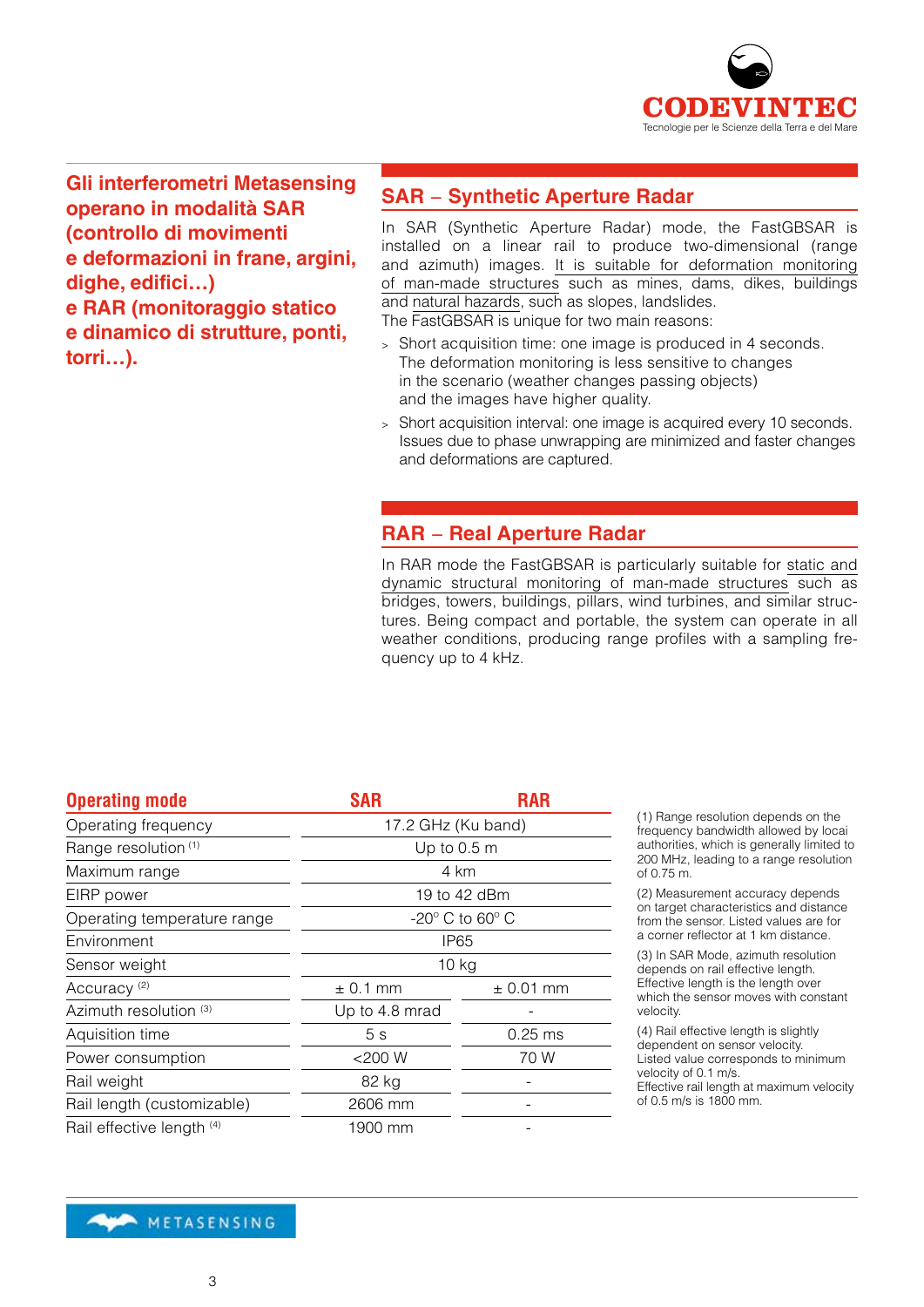

# **FastGBSAR**– SAR mode

### **Monitoring a land slope**

The FastGBSAR has been deployed on the side of a high-speed railway track in the Shanxi province in China, to monitor a land slope next to the railway. The measured displacement ranges from - 0.6 to 0.3 mm capturing the movement of the dry sand blown away from the wind caused by the passing train.

The diagram reports the time series of the displacement for the three selected points.





Monitoring a land slope next to a high-speed railway track.

#### **Monitoring an open-pit mine**

FastGBSAR has been intensively monitoring an openpit mine in Czech Republic to produce accurate displacement maps of the area.



The maximum distance was set to 1500 m, with a range resolution of 0.5 m and azimuth resolution of 5.4 mrad. The displacement is close to zero in almost all the area except in one part where a deformation of about 100 mm appears, this is due to the excavation works.

Figure shows the displacement map measured by the FastGBSAR around the open-pit mine and projected on a Digital Elevation Model.

The movement of the excavator machine creates a movement away from the radar in the area behind it (red arrow) probably caused by the removal of material from the slope with relief of stress. A movements towards the radar (blue arrow) is also due to the accumulation of material.

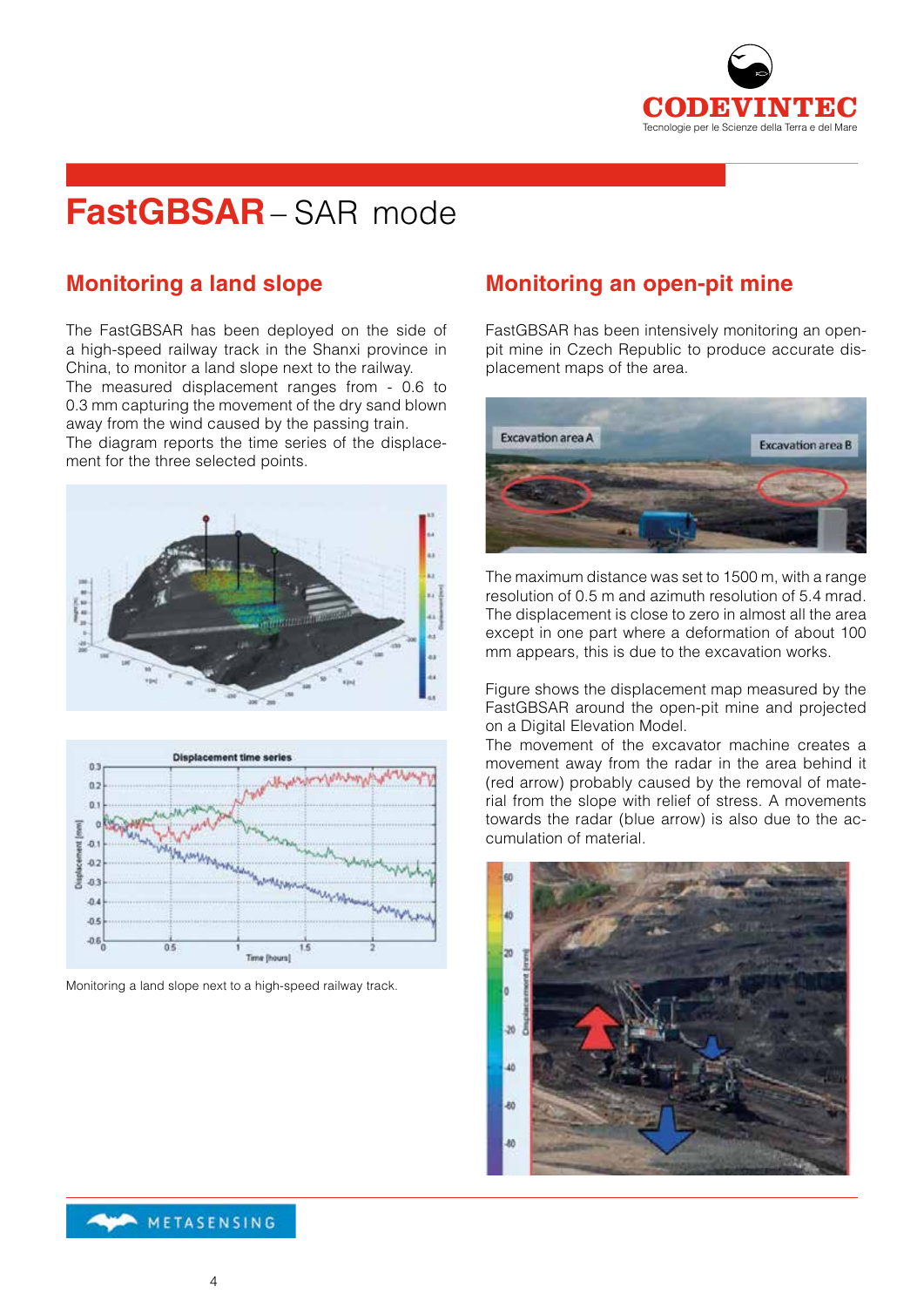

### **Monitoring a water reservoir dam**

FastGBSAR has been deployed to monitor the response behavior of the Three Gorges test dam in China with respect to four different intensities of water discharge.

The four steps of the water discharge are clearly visible from the red line corresponding to the gate of the dam.



Deployment site for the FastGBSAR, about 400 meters in front of the dam.

### **Monitoring a land slide**

FastGBSAR was deployed to observe a land slide in Italy to monitor slope stability and falling rocks.

Figure shows the time series of the displacement for several points. The very high acquisitions rate (one image every 10 seconds) allowed a more efficient detection of falling rocks.

The falling rock event can be seen as a abrupt and instantaneous change in the displacement series.



Monitoring the Corniolo (FC) land slide.



Time series of the displacement monitored for four different points.



Time series of the displacement in four points of the dam before the water discharge (top) and during the water discharge (bottom).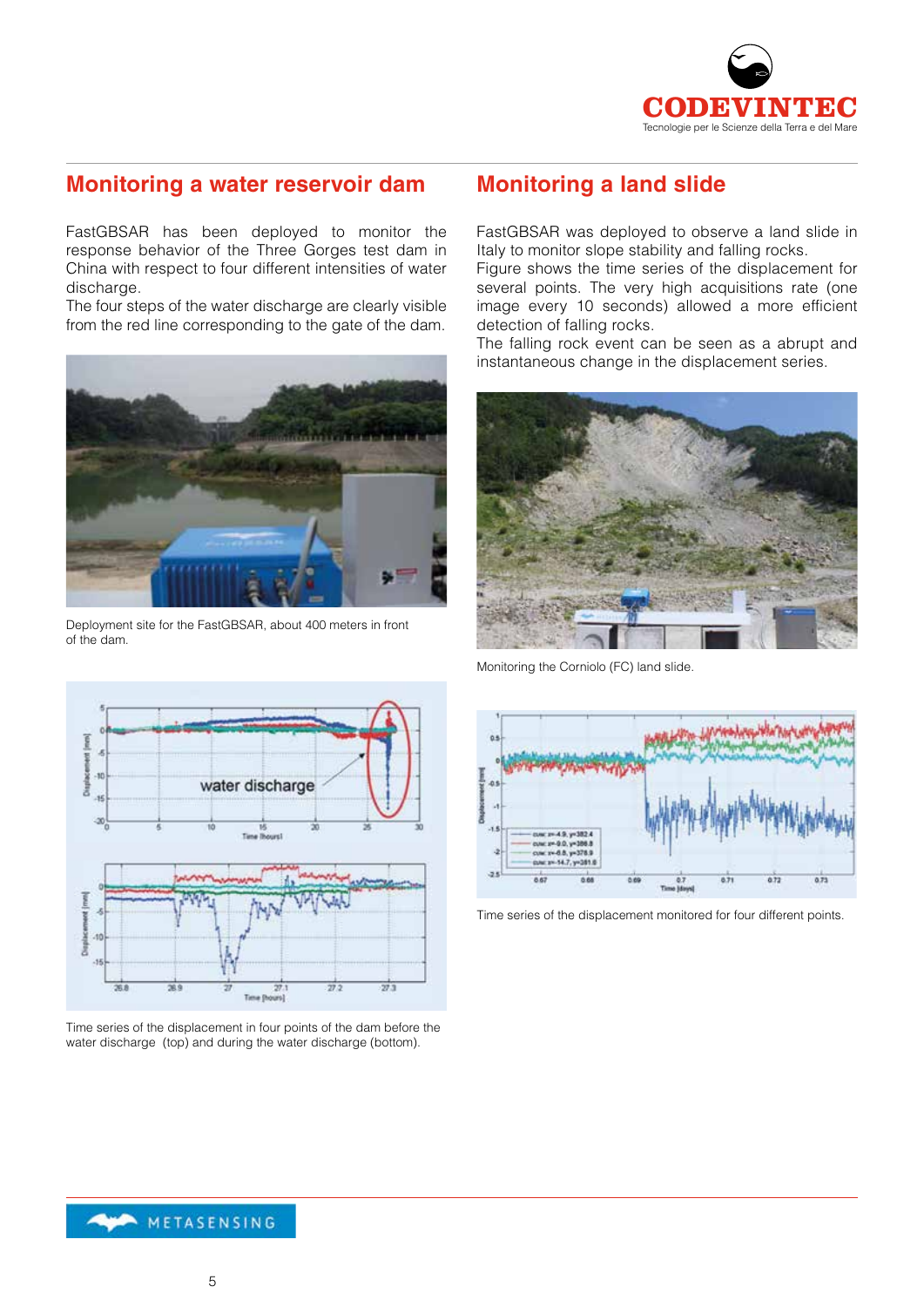

# **FastGBSAR**– RAR mode

### **Monitoring of a highway bridge**

The simultaneous observation of many points along the bridge is particularly suitable for the determination of the mode shapes.

A mode shape is the vibration pattern of the structure executed at one particular frequency. It only variates according to material properties and is indipendent from the exciting force. Figure shows exemplary the mode shapes corresponding to the frequencies that are marked.

In order to distinguish between vertical, torsional and horizontal modes, measurements can be repeated from different viewing angles.



400 m long Highway bridge under observation Google, 2014.





Frequency analysis of the time series. The marked frequencies are identified modes shown hereunder.



Mode shapes at

a) 0.054 Hz, b) 0.086 Hz, c) 0.261 Hz, d) 0.309 Hz, e) 0.448 Hz.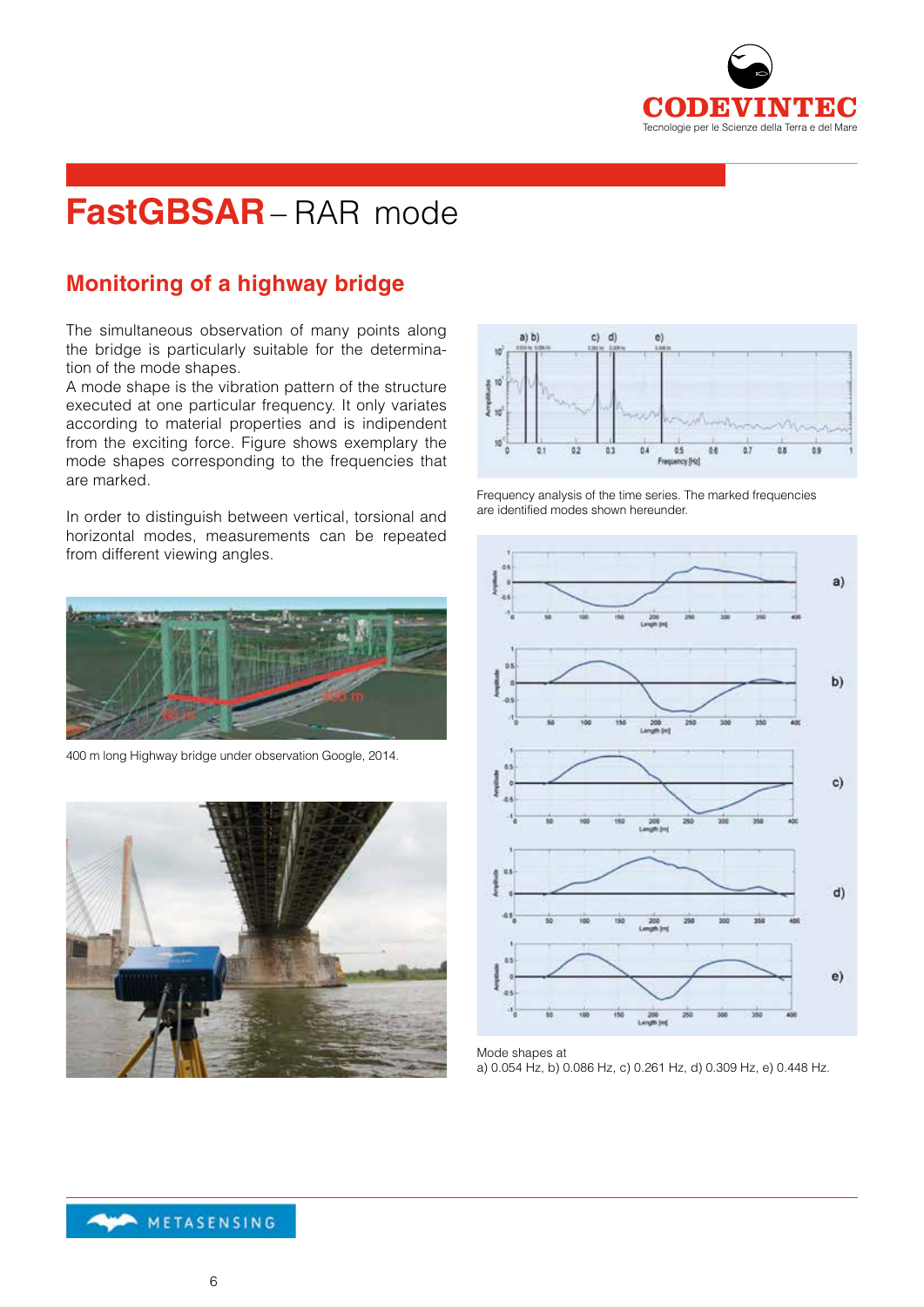

#### **Monitoring of telecommunication tower**

A 42 meter high telecommunication tower has been

monitored in moderatelow wind conditions. The measurements were performed by the polarimetric FastGBSAR version, equipped with four antennas. The use of the four polarimetric channels gives sensitivity to different scattering mechanism.

Figure shows the oscillation of the tower plotted at three different heights for an osservation time of 10 seconds. The sub-millimeter horizontal displacement



value of the tower depends on the considered height.

## **Monitoring of wind turbines**

The determination of vibrations and modal parameters of wind turbines can assist in the optimization of their design and performance.

To avoid structural failure, the knowledge of the eigenfrequencies of the tower and rotor blades is essential. In the following an example is shown of the smultaneous monitoring of two wind turbines at different distance.



FastGBSAR installation for monitoring wind turbines.

### **Monitoring of a railway bridge**

The fixed installation of the sensor on a tripod, allows simultaneous measurement of multiple spans along the bridge and gives the complete picture over time of the behavior of the entire bridge during the passing of a train.